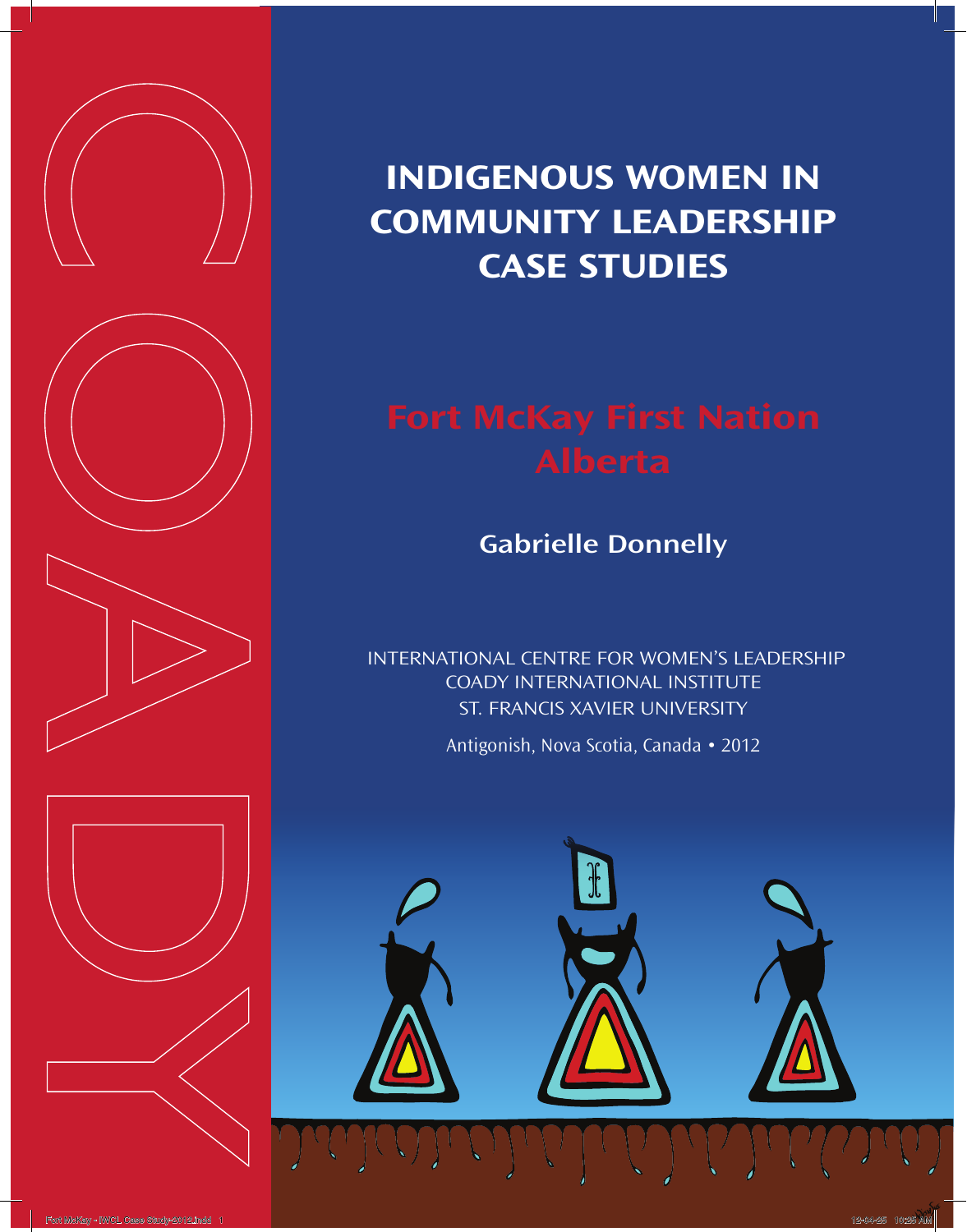## **Igniting Leadership**

The Coady International Institute is a unique, world-class leader in community-based, citizendriven development education and research. In collaboration with global partners, the Coady Institute is committed to advancing community self-reliance, global security, social justice and democratic participation. Through innovative and effective adult education approaches, research and programs, the Coady Institute provides citizen leaders with the knowledge and practical tools needed to bring about the change they want for themselves. Today, thousands of Coady graduates and partners are working with people in 130 countries to build a fair, prosperous and secure world.

The Coady Institute's International Centre for Women's Leadership is a global hub that inspires and equips women change leaders at the community, national and international levels. The Centre's focus is on the worldwide development of women's leadership in social, economic and civic arenas, inclusive of grassroots and disadvantaged communities. The Centre achieves its objectives through leadership education and development, action-oriented research and dissemination, and partnership and network development. Our programs target women leaders, both emerging and established, working for public or private organizations, from developing or developed countries, in Canada and overseas. We work with partners to research, monitor and report on women's empowerment and leadership, and provide expert consulting to a range of agencies and institutions.

### **About the Indigenous Women in Community Leadership program logo (front cover illustration)**

#### Painting by Melissa S. Labrador, Mi'kmaw artist

This painting, named *The Teachings,* represents three generations of women standing on Mother Earth beneath the blue hues of our universe. One of the most important teachings is survival and the ability to understand connections on earth. If you were to remove the soil and look beneath it, you would find that all life above ground is protected and held together by the roots of trees. Those roots intermingle to create strength in the forest community. If each of us, regardless of background, would hold hands and unite, we too could grow strong communities.

ISSN 1925-9573 (Print) ISSN 1925-9581 (Online) © Coady International Institute Creative Commons Attribution-NonCommercial-ShareAlike 2.5 Canada License http://creativecommons.org/licenses/by-nc-sa/2.5/ca/

All or parts of this publication may be copied and distributed for non-commercial purposes without requesting written permission, provided the author(s) and the Coady International Institute are explicitly acknowledged as the source of the material. Any work adapted from this material must also be made available to others under identical terms.

> Coady International Institute | St. Francis Xavier University PO Box 5000 | Antigonish, NS | Canada B2G 2W5 Ph: (902) 867-3676 | 1-866-820-7835 (within Canada) | Fax: (902) 867-3907 Web: www.coady.stfx.ca | Email: womenlead@stfx.ca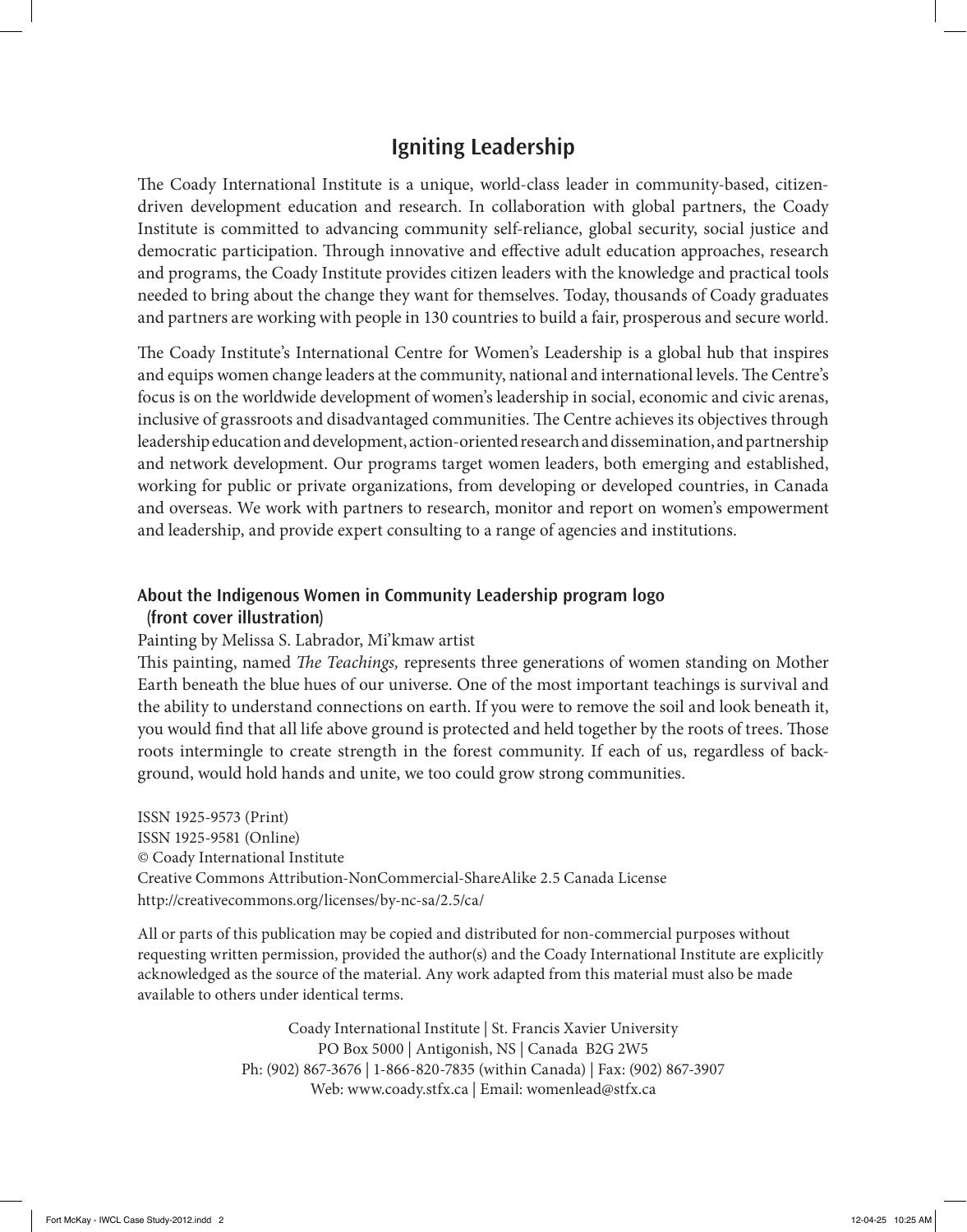## **Indigenous Women in Community Leadership CASE STUDIES**

## **Fort McKay First Nation, Alberta**

**Gabrielle Donnelly**

Thank you to Coady Institute staff and associates who have provided editorial comments and changes.

April 2012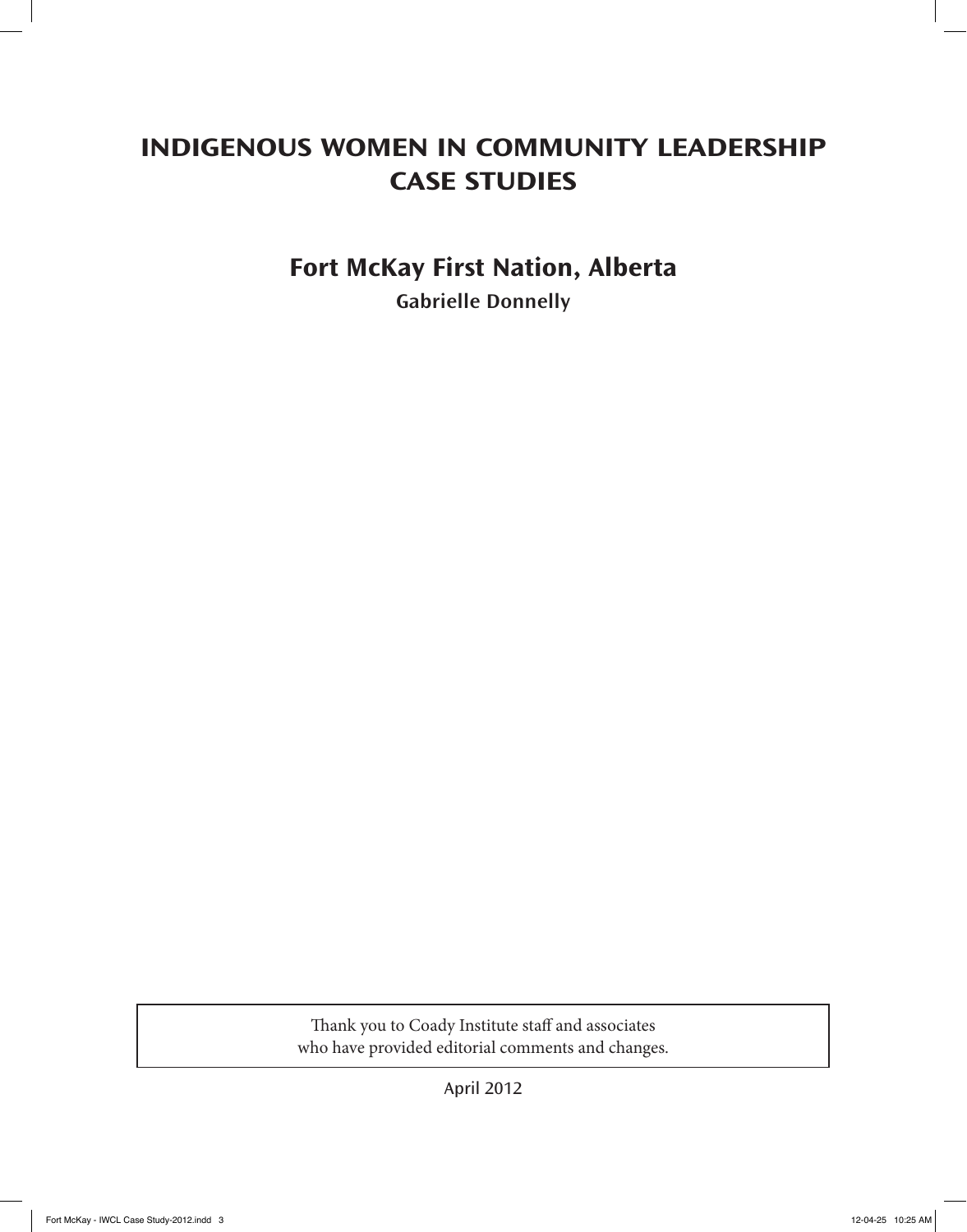## **Contents**

All quotations in this case study, unless otherwise indicated, are taken from a video documentary, Fort McKay First Nation (2011), by Catherine Martin.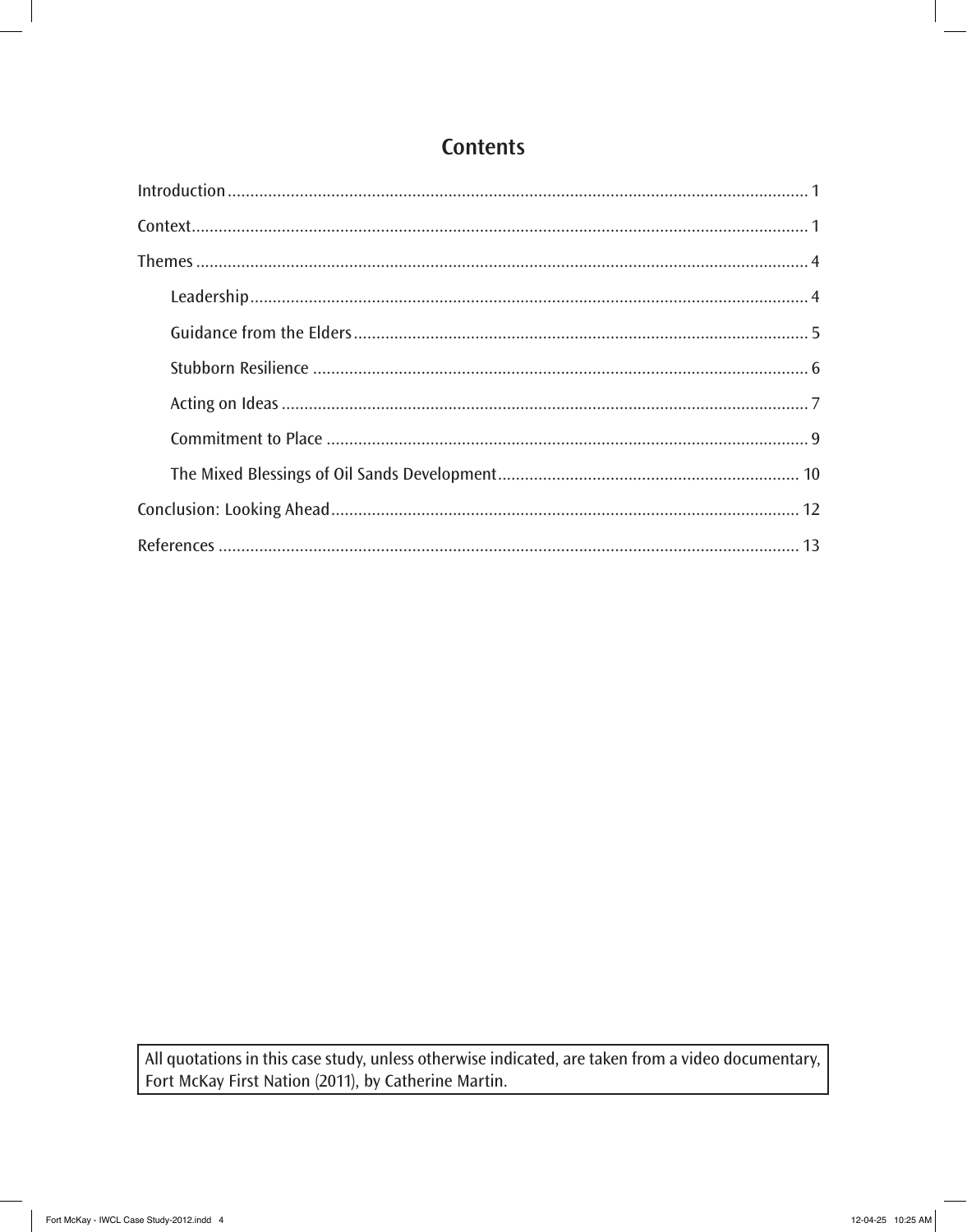## **Fort McKay First Nation, Alberta**

## **Introduction**

The story of the survival of Fort McKay First Nation, amidst the monumental socioeconomic and environmental changes that have occurred here in the last 50 years, is also a story of women's resilience. In many ways it is a familiar tale - an Aboriginal community losing its traditional way of life; yet this tale is distinctly shaped by the discovery of oil reserves deep in the sacred land of their ancestors. Today, Fort McKay is a community carving out - and struggling with - its new identity in the space between the brave new world of a booming oil industry and the traditions of the past.

This case study will explore the unique circumstances that have accompanied the development of Alberta's oil sands. It will also delve into the lives of several women who have been navigating these circumstances for themselves and their community. They are representative of the diversity found in Fort McKay: of Cree, Dene, or Métis descent; from young to well-established; from entrepreneurs to band leaders. We will examine the assets these women deem vital for shaping their lives, as well as the questions that remain alive for them as they chart the future.

### **Context**

The rich oral histories of the Cree and Dene (Chipewyan) people date back 8,000 years in the Athabasca region of northern Alberta (Athabasca Tribal Council, 2010). The landscape of this region has been largely shaped by the Athabasca River, which originates from the glaciers of the Columbia Icefield, high in the Rocky Mountains, and weaves its way through mountains, forests and prairies for more than 1,000 km before reaching Fort McKay<sup>1</sup>. Legendary for plentiful populations of rainbow trout, pike and whitefish, as well as for its fertile banks where berries grow in abundance, attracting large numbers of moose and other animals, the Athabasca allowed countless generations of Aboriginal people to live off its riches.

Like most Aboriginal communities across Canada, Fort McKay has undergone dramatic changes in recent decades. The 20th century witnessed the demise of the traditional subsistence hunting, fishing and gathering (Fort McKay First Nation, 1994), as well as a steep decline of commercial fur trapping since the 1980s. In a further blow to the increasingly impoverished community, many of Fort McKay's children were sent to residential schools, which accelerated the loss of native cultural traditions and languages.

Although the future did not seem to hold much promise for Fort McKay, this remote outpost nestled in the heart of a vast, unspoiled wilderness embarked on a bold new chapter when the development of the Athabasca oil sands—found to contain the largest deposits of heavy crude oil (bitumen) in the world—began in earnest in the late 1960s.

<sup>&</sup>lt;sup>1</sup> Located 60 km north of Fort McMurray and 450 km northeast of Edmonton, Fort McKay First Nation is a community of about 600 Cree, Dene and Métis people (Statistics Canada, 2007).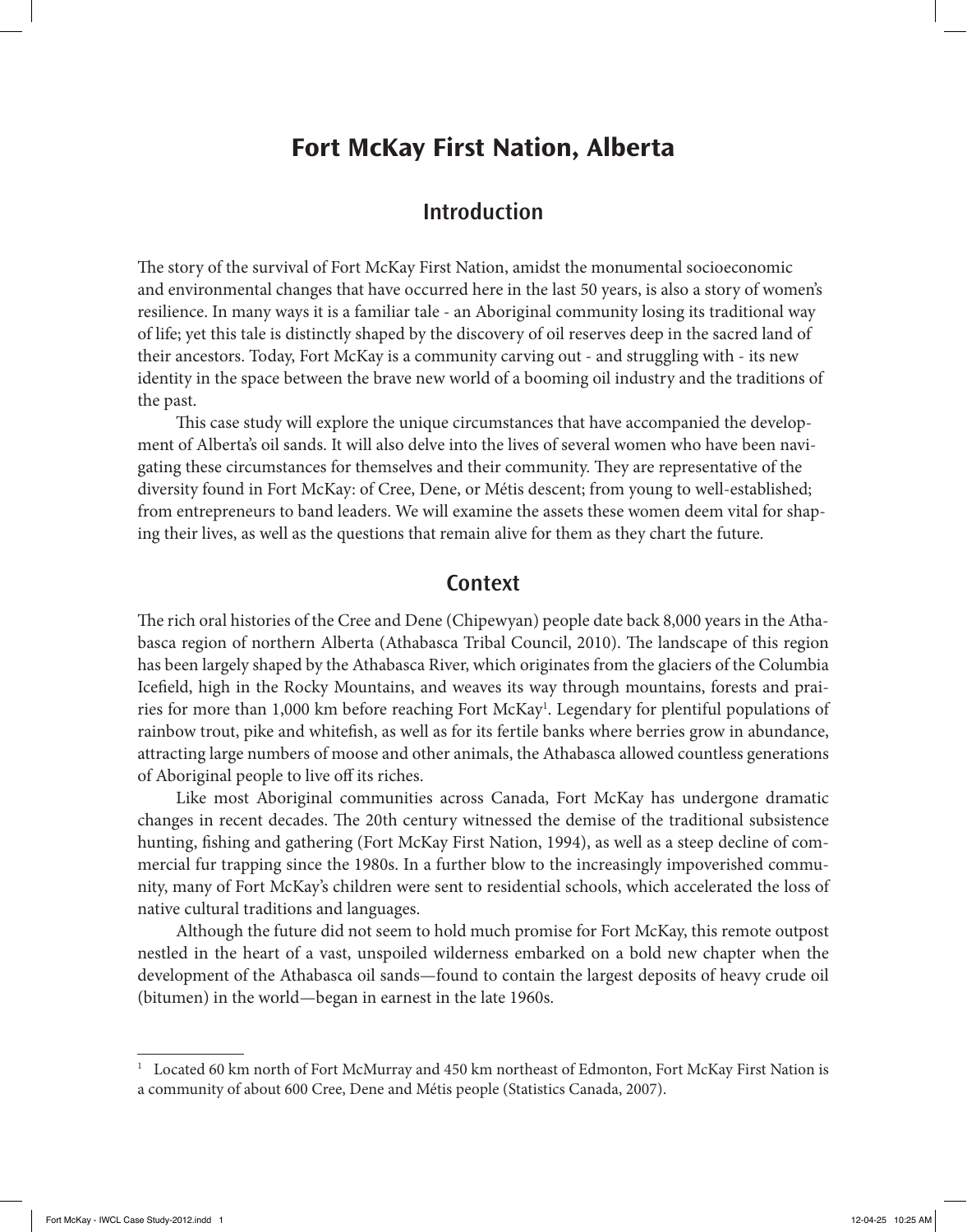#### **Box 1. Glimpses of the Athabasca Oil Sands History**

Aboriginal people living along the Athabasca River had been using the sticky bitumen oozing out of its banks to patch their canoes long before the oil sands were "discovered" by European explorers in the late 18th century. Starting in 1875, Canada's government initiated surveys of the oil sands as a potential source of petroleum. As early as 1883, these explorations found that water would wash the oil off the sand grains; and in 1888, Robert Bell of the Geological Survey of Canada reported to a Senate Committee that "The evidence… points to the existence in the Athabasca and Mackenzie valleys of the most extensive petroleum field in America, if not the world."

The first attempts to develop the oil sands commercially were based on the assumption that the bitumen must be coming from pools of oil deep beneath the surface. In an effort to locate these pools, about two dozen wells were sunk in the Athabasca region between 1906 and 1917. None of these wells found the mother lode of oil, but they did discover salt - which would become a major industry in the Fort McMurray area for 50 years.

Further steps to tap into the area's vast bitumen resources were taken in 1913, when Sidney Ells, a young engineer with the federal Department of Mines, started experimenting with the hot water flotation method of separating bitumen from sand. In the course of these experiments, several tons of oil sand were shipped to Edmonton to be tested as road paving material. The results were apparently regarded as promising, leading to the establishment, in 1921, of the first enterprise dedicated to oil sands development (named International Bitumen Company). The Athabasca bitumen proved good for roofing and road surfacing, but because it could not compete economically with imported asphalt, the project was dropped.

In the 1920s, Karl Clark of the University of Alberta brought a new level of ingenuity to experiments with a hot water flotation process. After shoveling some oil sand into the family washing machine and adding hot water and caustic soda, he discovered that the bitumen floated to the surface as frothy foam, ready to be skimmed off. In the ensuing decades, several attempts were made to implement Clark's method on an industrial scale, with varying degrees of success. It wasn't until 1967 that the Great Canadian Oil Sands (now Suncor) began the first commercially viable oil sands mining operation using surface-active substances in the separation process.

*Sources: George (1998); Hein (2005).*

Throughout the 1970s, the Athabasca oil sands were developed without the participation of the area's Aboriginal residents, and without paying heed to the constitutionally-recognized land treaties between the First Nations and the institutions of the Canadian state. But with the collapse of the fur trade at the turn of the 1980s, the people of Fort McKay became painfully aware that accessing the jobs and economic prosperity that the oil industry was creating in the region was a vital step to take if they were going to carry their community forward into the future. They also realized that they needed to familiarize themselves with current trends in natural resource and business management, and to improve their community's administration, infrastructure and education levels in order to catch up with the oil industry's demands.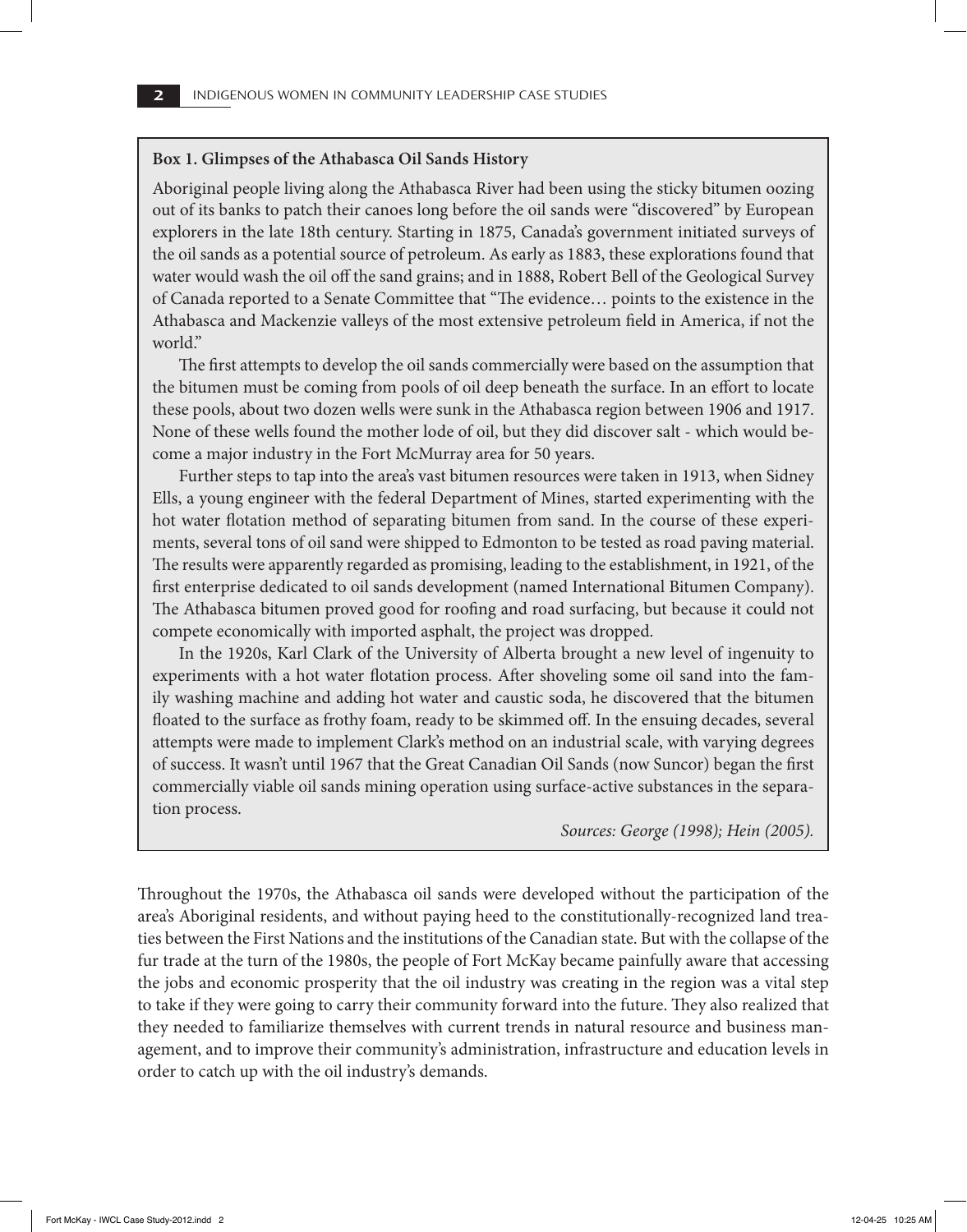Taking a decisive step towards Fort McKay's re-emergence as a self-determining community, its members began pursuing negotiations with the Government of Canada in the early 1980s over the implementation of Treaty 8. The negotiations were spearheaded by Dorothy McDonald-Hyde, the first female Chief of Fort McKay, who contended that the Crown had failed to comply with its Treaty obligations related to land.

#### **Box 2. Basic Facts about Treaty 8**

Between 1871 and 1921, the Crown signed a series of 11 treaties with Aboriginal peoples, which granted the Government of Canada vast tracts of land throughout the Prairies, Canadian North, and Northwestern Ontario for European settlement and industrial use. In return for giving up their rights to these areas, the First Nations were promised smaller parcels of land as reserves, annual annuity payments, the provision of health care and education services, implements to farm, or fish, and the right to continue to hunt and fish on the surrendered land. Treaty 8, signed on June 21, 1899, was the most comprehensive of these agreements. The area ceded under the treaty comprised 840,000 km<sup>2</sup>, encompassing much of present-day northern Alberta, northeastern British Columbia, northwestern Saskatchewan and a southernmost portion of the Northwest Territories.

The treaty guaranteed Aboriginal residents in this area the right to maintain their traditional way of life in perpetuity: "As long as the sun shines and the rivers flow and the hills don't move, no curtailment of any game regulation will be imposed, and you will be free to trap, hunt and fish as you wish." The treaty also provided for reserves on the basis of 640 acres per family of five, as well as allowing 160 acres for every Band member who elected to live apart from the reserve.

Treaty 8 has proven to be fraught with numerous issues, some of which remain debatable to this day. The ongoing debates revolve around concerns over land claims, interpretation of treaty rights, encroachment of industry on treaty lands, and the social and economic implications for the 39 First Nation communities the treaty covers.

*Source: Fumoleau (2004).*

McDonald-Hyde's painstaking, self-sacrificing efforts to uphold the well-being of her community provided a blueprint for overcoming the historically paternalistic relationship between the federal government and First Nations in Canada. After nearly two decades, the negotiations reached a historic milestone - the Treaty Land Entitlement (TLE) Settlement Agreement, which provided compensation and additional reserve land that Fort McKay First Nation was entitled to according to Treaty 8.

These developments have far-ranging implications for Fort McKay, which are yet to be fully grasped. Catapulted from a "have-not" community into a whirlwind of economic activities that offer ample opportunities for achieving prosperity, Fort McKay is forging new paths that require a thoughtful and critical engagement with "development" and the careful preservation of ancestral traditions and the very land to which they are inextricably linked. At the forefront of this process are the women of Fort McKay who have found in the lives of their elders the gems of knowledge and wisdom that provide a crucial foundation for building a viable future for their community.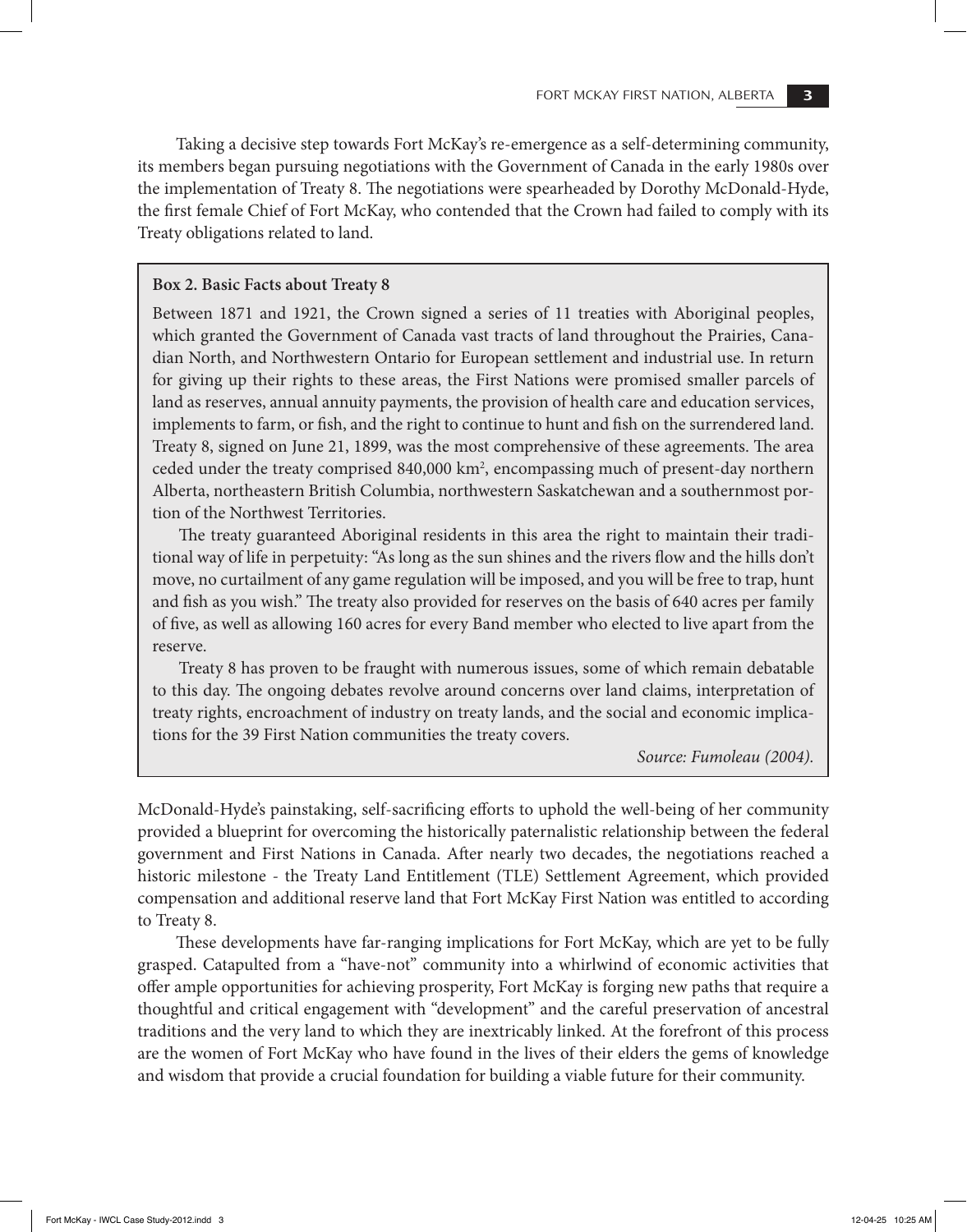## **Themes**

This section will look into the human assets that Fort McKay primarily draws upon as it is exploring ways to achieve economic self-sufficiency and social self-reliance. Along with the newly emerged economic opportunities, the community's female social capital is an indispensable resource for building sustainable wealth. The women leaders and activists of Fort McKay are devoted to their community and willing to implement their visionary ideas for its benefit. These qualities are crucial for Fort McKay as it finds itself at the heart of industrial development that carries the promise of economic prosperity for its residents while at the same time threatening to destroy what is left of their ancestral land and culture.

## *Leadership*

Recent developments in Fort McKay owe a great deal to the leadership of Dorothy McDonald-Hyde (1946-2005). The first woman to have been elected chief of Fort McKay First Nation, in 1980, she held this post for four consecutive two-year terms. During her tenure, McDonald-Hyde firmly established herself in the role that would become her signature - "a real fighter for the community"2 :

[S]he campaigned for modern necessities such as running water, better housing, sewage and fire fighting services for the hamlet. She also took on industry when their activities threatened to encroach on and pollute First Nation land. In 1981, McDonald-Hyde led a highly publicized roadblock when a logging company tried to build a highway through Fort McKay. With the government's help, McDonald negotiated with the company to stop construction (Liepins, 2005).

In 1983, Dorothy McDonald-Hyde personally brought charges against Suncor's plant in Fort Mc-Murray for spilling oil, grease and chemicals into the Athabasca River, which had contaminated Fort McKay's water supply. Her court victory set a legal precedent for accountability in the oil industry's relationships with Aboriginal communities in Canada (Carter, Erickson, Roome, & Smith, 2005).

Dorothy McDonald-Hyde was a special kind of leader who battled against injustice wherever she saw her people suffering from it. In 1985, she tackled inequities in the federal law over women's rights. Specifically, she challenged the 1951 Indian Act provision which stripped Aboriginal women of their treaty rights if they married men who were not status Indians. Her actions laid the groundwork for Bill C-31, which returned treaty rights and accompanying benefits to more than 60,000 Aboriginal women across Canada (Fort McKay First Nation, 2005).

It was McDonald-Hyde's ability to think ahead of the curve that prompted Fort McKay to start taking advantage of the opportunities presented by industrial development in the region. As her daughter Dayle remembers, "She decided that we needed to move with the changes and become a part of the new community that was emerging . . . , [that] we had to change ourselves because everything around us was changing."

<sup>&</sup>lt;sup>2</sup> These are words of her husband, Rod Hyde (in Liepins, 2005).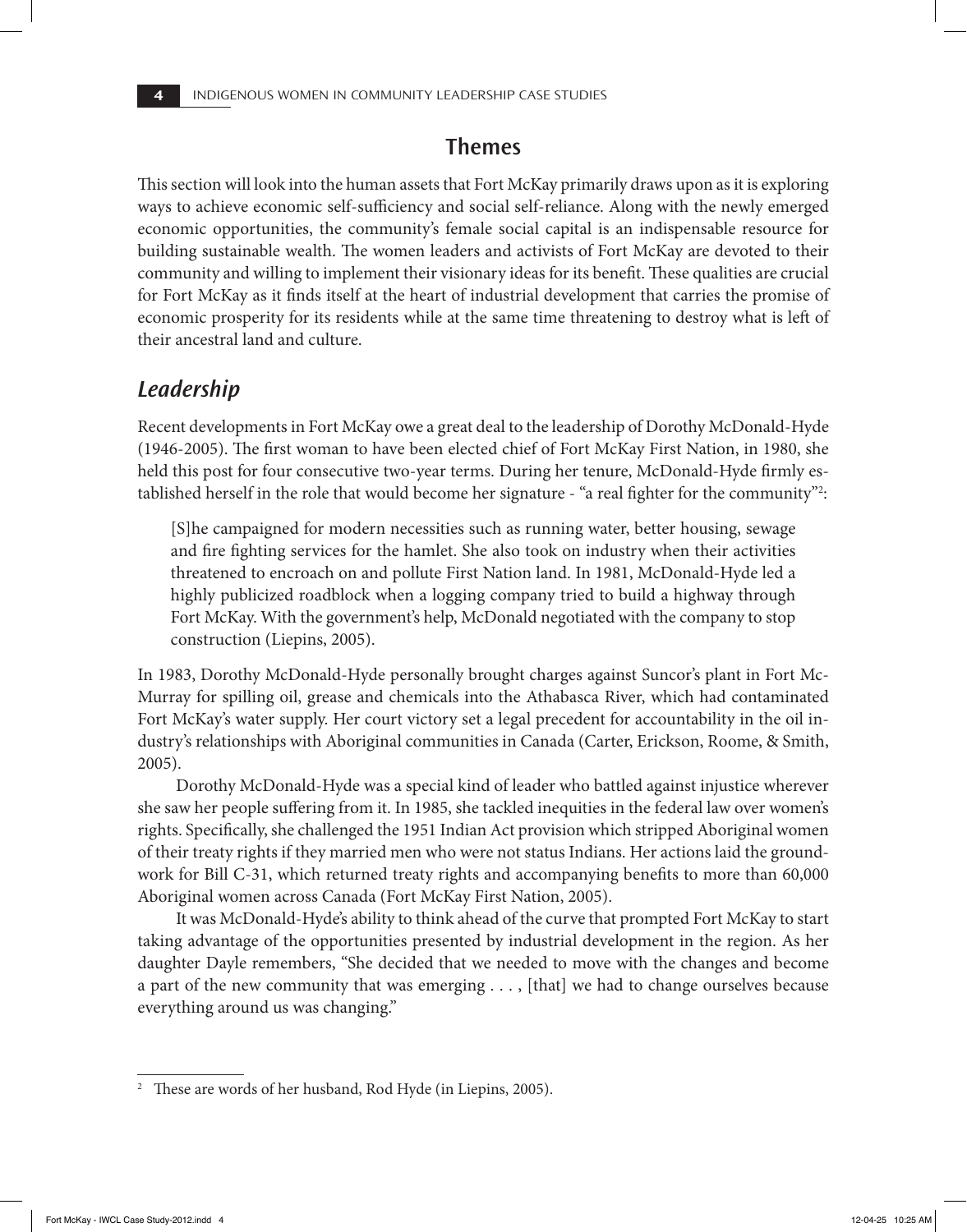Dorothy McDonald-Hyde acknowledged that the demise of trapping meant the loss of an essential livelihood for her community. In search of a viable alternative, she turned her gaze to the assets that Fort McKay could contribute to regional economic development. In 1986, she established the Fort McKay Group of Companies intended to provide a variety of services to the nearby oil sands operations. Launched with a single janitorial contract, the Group has now grown into a highly respected diversified enterprise providing services in heavy equipment operation, bulk fuel and lube delivery, warehouse logistics, road and grounds maintenance, environmental monitoring and remediation, and land leasing operations (Fort McKay Group of Companies, 2010).

In keeping with her life's mission of helping her people attain lasting wealth, McDonald-Hyde was also the driving force behind the claim they filed with the Government of Canada in 1987, which sought to settle the debt owed to Fort McKay First Nation for not receiving all the land promised under Treaty 8. The landmark TLE Settlement Agreement, finalized in 2004, prescribed the transfer of 23,000 acres of land back to the Band. Approximately 8,200 acres of this land hold very significant oil sands deposits, which would enable the First Nation community to achieve economic self-sufficiency. An even larger portion (10,000 acres) was set aside to preserve traditional land use practices.

Apart from the transfer of land, the TLE Agreement also provided Fort McKay with \$41.5 million in compensation for the loss of land use, and cash in lieu of their outstanding treaty entitlements. This revenue has been placed in a Fort McKay Settlement Trust to preserve the funds for future generations and provide annual investment and revenue income for all Band members. At the signing ceremony of the TLE Agreement, held on June 30, 2006, Fort McKay's Chief Jim Boucher commemorated McDonald-Hyde's inspired and dedicated leadership in the Band's quest to restore the treaty rights vital to its future:

This agreement . . . honours the commitments and sacrifices of former leaders including Chief Dorothy McDonald and Elders to our Treaty rights. . . . After 20 years of negotiations, Fort McKay now has the land and fiscal resources to pursue its goal of financial independence. We are now able to play a significant role in the oil sands exploration and regional economic development while ensuring that there are adequate reserve lands for our traditional way of life (Aboriginal Affairs and Northern Development Canada, 2006)

## *Guidance from the Elders*

One common trait among the women of Fort McKay holding positions of influence in local business or community affairs, is that they all emphasize the importance of knowledge and advice provided by their elders in shaping their own paths to leadership.

Dorothy McDonald-Hyde's daughter, Dayle Hyde, brings this to light as she narrates her mother's - and her own - story: "My grandfather told my mother that she needed to get an education in order to come back and help her community." This advice, along with the examples of her mother and her father, Rod Hyde - who devoted over 30 years to the Fort McKay School as a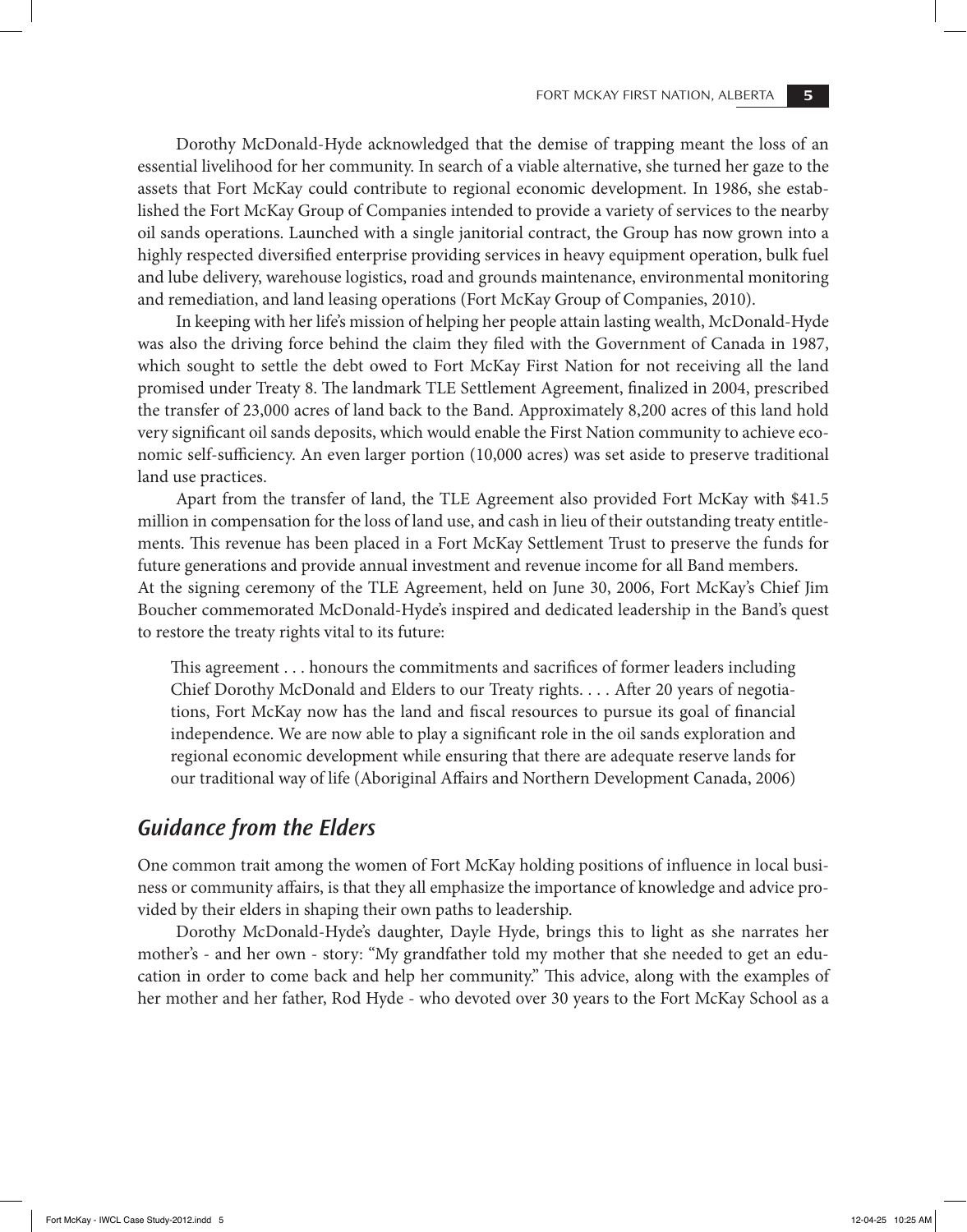teacher and principal<sup>3</sup> - would become the driving force behind Dayle's own life.

Early in life, Dayle resolved that she would work for the betterment of her community through education, and having earned a degree in Native Studies from the University of Alberta, she is now fulfilling her pledge as the training and development officer for Fort McKay First Nation. "You persevere through education," Dayle says. "Anything new is scary, but if you have a plan, you can accomplish your goals." (in Malik-Khan, 2011). Ever mindful of the impact of parental guidance upon her life, Dayle envisions a holistic Aboriginal education in which the elders play a vital role helping children to maintain a positive identity by gaining greater knowledge and appreciation of their roots: "Our schools need parents and community involved to support children." (in Athabasca Tribal Council, 2009).

Other women occupying leadership positions in Fort McKay have similar stories to share about the powerful influence of elder mentors on the paths they have taken. One of them is Patricia Flett, community development coordinator at Fort McKay Industry Relations Corporation, a Band agency that works with the area's industry on issues such as air monitoring and land use. Pat presents heartfelt description of the kind of sage her grandmother was: "My grandmother believed in people and she gave them opportunity. And she shared everything - her knowledge, her strengths, . . . her faith. She was a huge mentor and friend." One aspect of her grandmother's character, which has largely shaped Pat's outlook on life, was the conviction that "nothing is too hard, [and] limitations are what you put in your way." Pat recalls with equal fondness her father's motto - simple but profound: "Get involved. Do your part. Work is good for you." It is their teachings, she says, that have inspired her to dedicate herself to the betterment of her community, seeing challenges as opportunities to make a meaningful contribution.

In the same vein, Sheila Bouchier, the owner and operator of a Fort McKay janitorial company, relates her success in running an independent business to the lessons she has learned from her grandmother and her aunt. By continuously assuring her that she was clever and by teaching her, through their example rather than words, that it is necessary to work for what you want, they helped her develop solid self-esteem along with diligence, determination, honesty and optimism all of which have proved indispensable for building and maintaining a good business reputation.

## *Stubborn Resilience*

When talking about the virtues taught to them by their elders, the women of Fort McKay commonly allude to perseverance and adaptability -"having the passion to succeed" and "learning how to survive in a world that is so complex<sup>4</sup>" - qualities that are key to fostering resilience. It should therefore come as no surprise that Sandra Stevens, manager of the Fort McKay Business Incubator,

<sup>&</sup>lt;sup>3</sup> Although not Aboriginal himself, Rod Hyde has been championing the preservation of Fort McKay's indigenous heritage since he settled here in the 1970s. For example, shortly after his arrival Hyde led a project that sought to bring Fort McKay youth together to write down traditional stories passed on by their mothers and grandmothers. The project resulted in a book-length collection, Stories my granny told me (1980), and took on a new life in 2007, when these tales were reenacted by the next generation of Aboriginal kids at the Fort McKay Theatre Camp and InterPLAY Visual and Performing Arts Festival in Fort McMurray (Inter-PLAY Festival, 2007).

<sup>&</sup>lt;sup>4</sup> These expressions come from Peggy Lacorde, Executive Assistant to Fort McKay Chief and Council.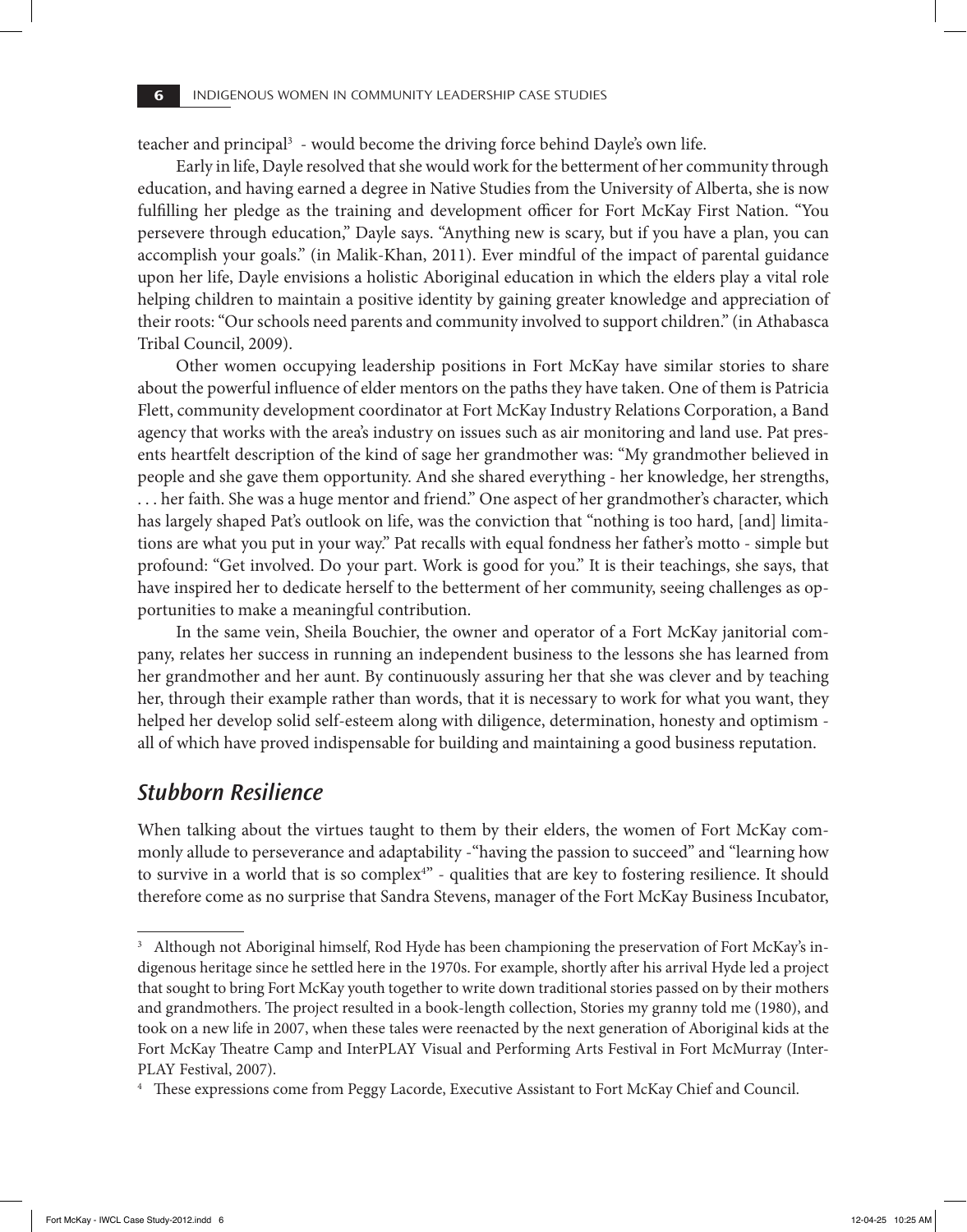views resilience as a signature trait of the women whom she assists in making the leap into entrepreneurship:

Any challenges they encounter, they'll plow through them or go around them . . . . In other communities - whether they are Aboriginal or non-Aboriginal—you don't see that passion or that strength of purpose as I see in McKay. . . . It's not all women in McKay, but it's a large majority of the women in McKay [who are like this]. And I honestly believe: that's where their success comes from.

Nor are we surprised to hear Sandra say that she knew the Incubator would be successful even before her first day on the job. "We had people who heard we were starting up come in and ask us to help them, even before we were ready," she remembers (in Semeniuk, 2010). Launched as recently as June 2009, the Incubator has already hatched 14 local businesses by helping Aboriginal entrepreneurs master the business fundamentals necessary for building effective relationships with the oil sands sector (Fort McKay Group of Companies, 2010).

Dayle Hyde echoes Stevens' opinion when she talks about her mother's tough-minded and persistent advocacy for the community as it struggled to assert its rights under Treaty 8: "My mom used to say you need guts of steel to be a chief - she was fearless." (in Malik-Khan, 2011). Yet Dayle also stresses that her mother balanced this toughness of spirit with the readiness to move with the changes and the genuine concern she had for her people as she was leading them from their ageold subsistence lifestyle into the unknown realm of a wage economy driven by the arrival of an oil sands colossus: "She was very strong-willed and forceful, but also so caring and so thoughtful to other people's feelings. She was a really complex person."

Likewise, Sheila Bouchier fondly remembers her auntie's saying, "You've got to be stubborn - to a point," as a beacon that helped her sail through tough times. The way Sheila sees it, stubbornness can be a virtue insofar as it empowers you to tackle every challenge that comes your way. The important thing is "how you use it," she points out, highlighting the value of being flexible - another observation attesting to resilience that is exhibited by many women of Fort McKay.

## *Acting on Ideas*

Each of the women interviewed for this case study emphasized the importance of being true to one's self - "knowing what makes you tick and striving for it," as Pat Flett explains. Sheila Bouchier, notwithstanding her firm belief that women have to work "ten times harder to compete in [this] man's world," took the plunge to fulfill her dream of starting her own business. And she knows very well it would never have happened if it were not for the strong women she had grown up with, especially her aunt Viola, with whom she moved in at 12 years of age. "My auntie always said I could do better," Sheila recalls. "And even though she didn't come out and say it by word, she showed me through taking me under her wing what it's like to live in a home that's not abusive. It helped out a lot. My self-esteem came up as I started growing into a young lady."

Another thing that inspired her, Sheila adds, was that she wanted to set an example for her daughter, a desire that came from observing all too often that "people have every excuse not to, but not one excuse to, do what they want."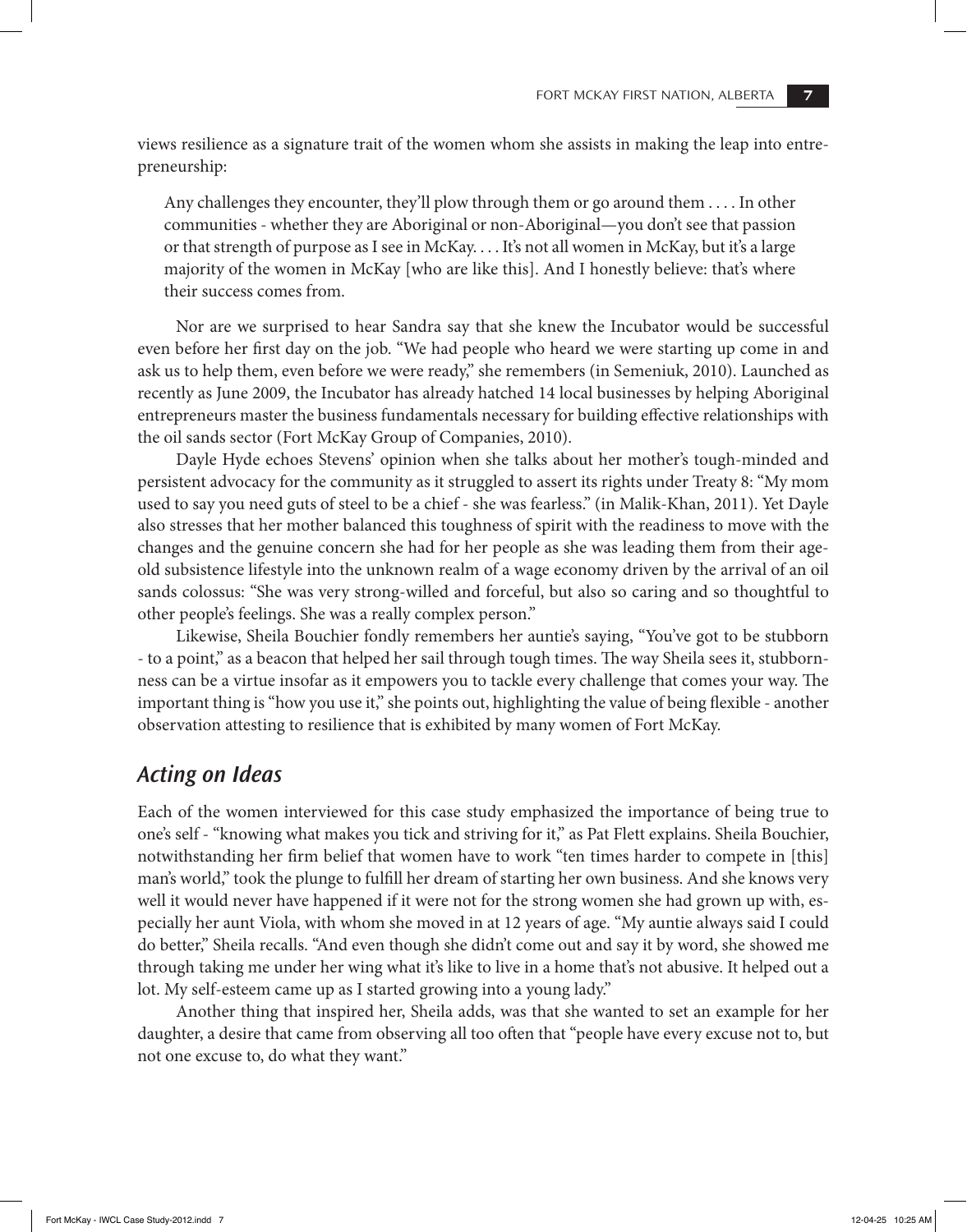Pat Flett believes very strongly that one must live intentionally, articulating and pursuing one's dreams:

Knowing what makes you tick is important, because then you'll strive for it. The world is full of opportunities and you can do anything out there, but you've got to pick what your interest is. You can't do everything, but you can do a part of it. You do make a difference as a person. One person can make a huge difference. What part do you want to get involved in?

Her own path provides a vivid example of how one can forge a meaningful life by putting one's many dreams into action. It will suffice here just to mention the various institutions Pat was involved with in Fort Chipewyan (where she was born and lived before coming to work in Fort McKay): Nunee Health Authority, Historical Society, Youth Justice Circle, Anglican Church Lay Readers, Preschool, Volunteer Fire Department, and Métis Local. Not surprisingly, her catchphrases are: "If it can be done, we can do it. If we can dream it, we can have it."

For McDonald-Hyde's younger sister, Cecilia Fitzpatrick, the decision to quit her job at an oil industry firm and get into the thick of her community's issues as Fort McKay's environmental coordinator and band councillor was the fulfillment of a longtime aspiration to continue the path of Dorothy and their father, who had been at the helm of Fort McKay First Nation as Hereditary Chief for 27 years until his passing in 1976. While acknowledging the substantial economic benefits that the people of Fort McKay were deriving from oil sands development, she was deeply concerned about the severity of its environmental and human impacts:

When you ask the elders, 'What do you miss most about living out on the land?', you see a blank look in their eyes. It is everything: the trapping, the fishing, the talking to each other, the tea dances that we had together, the visiting that we used to do. It is everything. People don't do that anymore. Everything is lost.

However, Cecilia was not interested in dwelling on how her people can survive without a close-knit community embedded in the fabric of intimate, binding relationships with the land. As far as she was concerned, the vital question was, "How do we get it back?"

The strategy she put forth was to make the industry players work collaboratively with the Indigenous community of Fort McKay, and its elders in particular, in developing mitigation programs and reclamation designs in keeping with traditional knowledge and values for all ongoing and proposed mining projects in the area. Thanks in no small part to her efforts, Fort McKay First Nation has adopted an environmental restoration model focusing on "cultural keystone species" - plants and animals known to have shaped the cultural identity of the Indigenous community in a major way, as reflected in the fundamental roles they play as a staple food, material, or medicine, as well as their prominence in traditional ceremonies and spiritual practices (Garibaldi, 2009).

By providing reclamation targets that are meaningful to the Indigenous community, this innovative approach seeks to reinforce its cultural integrity in addition to restoring the ecological functionality of its ancestral land. As a key step towards this goal, Fort McKay has established an Elder Advisory Group for each of the regional industry players. These groups, typically comprised of 8 to 10 elders whose trapline areas overlap or lie close to the lease sites, meet with industry rep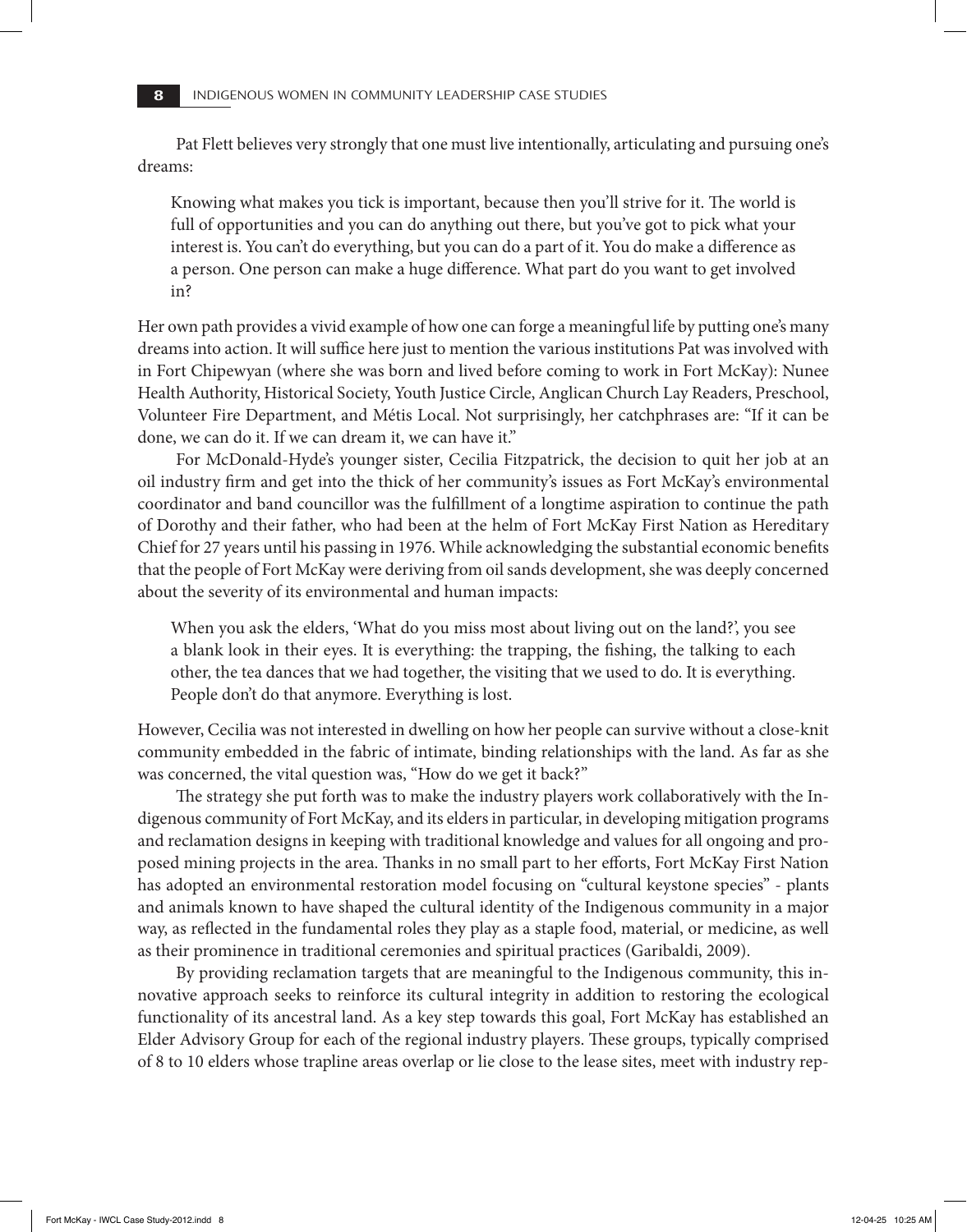resentatives on a regular basis to discuss the successes and challenges of current reclamation efforts with regard to the cultural keystone species.

It is easy to see why Cecilia Fitzpatrick considers the continuous dialogue on reclamation issues between her community and the industry as the major achievement during her work as Fort McKay's Environmental Coordinator. When asked about what prompted her to initiate this process, she simply says, "I guess it was a calling. This was what I had to do."

### *Commitment to Place*

Many of Fort McKay's women leaders and activists had to leave their community for a certain period in pursuit of education or work opportunities. However, at some point in their lives, each felt the urge to return to the land of their people - and followed that urge.

Dorothy McDonald-Hyde left Fort McKay to attend high school in Edmonton. As related by her daughter Dayle, "It was really hard for her to leave the community. . . but I think that being sent away to school and being told [by my grandfather] that that was something she just had to do. . . so that she could come back and help her community - that's where she drew her strength." Inspired by love for her people, she returned to help them go through a critical juncture in Fort McKay's history, always staying true to her father's wish - "keep our pride and negotiate with industry [to] get the best of both worlds" (in Steele, 2005).

Cecilia Fitzpatrick had a homecoming story of her own. After marrying a Newfoundlander she settled in Fort McMurray, raising their children and eventually getting a job as a heavy equipment operator at Syncrude. As the years went by, the combined demands of home and work started to take a toll on her health: "Raising four boys and doing shift work driving trucks was really hard, and I was not that young anymore." And on top of that, "my brother was always phoning me and saying: 'It is time for you to work for your people.'" It was his persistent urging, says Cecilia that ultimately prompted her to turn her gaze back to Fort McKay. She had long held the dream of following in the footsteps of her father and her older sister Dorothy; her brother's words rekindled that dream. By taking on the duties of environmental coordinator for Fort McKay First Nation, Cecilia pledged to work towards implementing her father's teachings, which she always remembered.

My father would tell you that our body is like the earth. We need a heart to live. And he would tell you that the muskeg is your heart, and that the mountains are your brain, and that the creeks and rivers are your blood vessels. . . . And he would say: because of that, you have to look after the land. And if you will not look after it, your heart will stop. (Fitzpatrick, 2004).

Cecilia came back home at a moment when her people desperately needed someone with a deep passion for their land and a vision to lead the fight for protecting its spirit. She had both.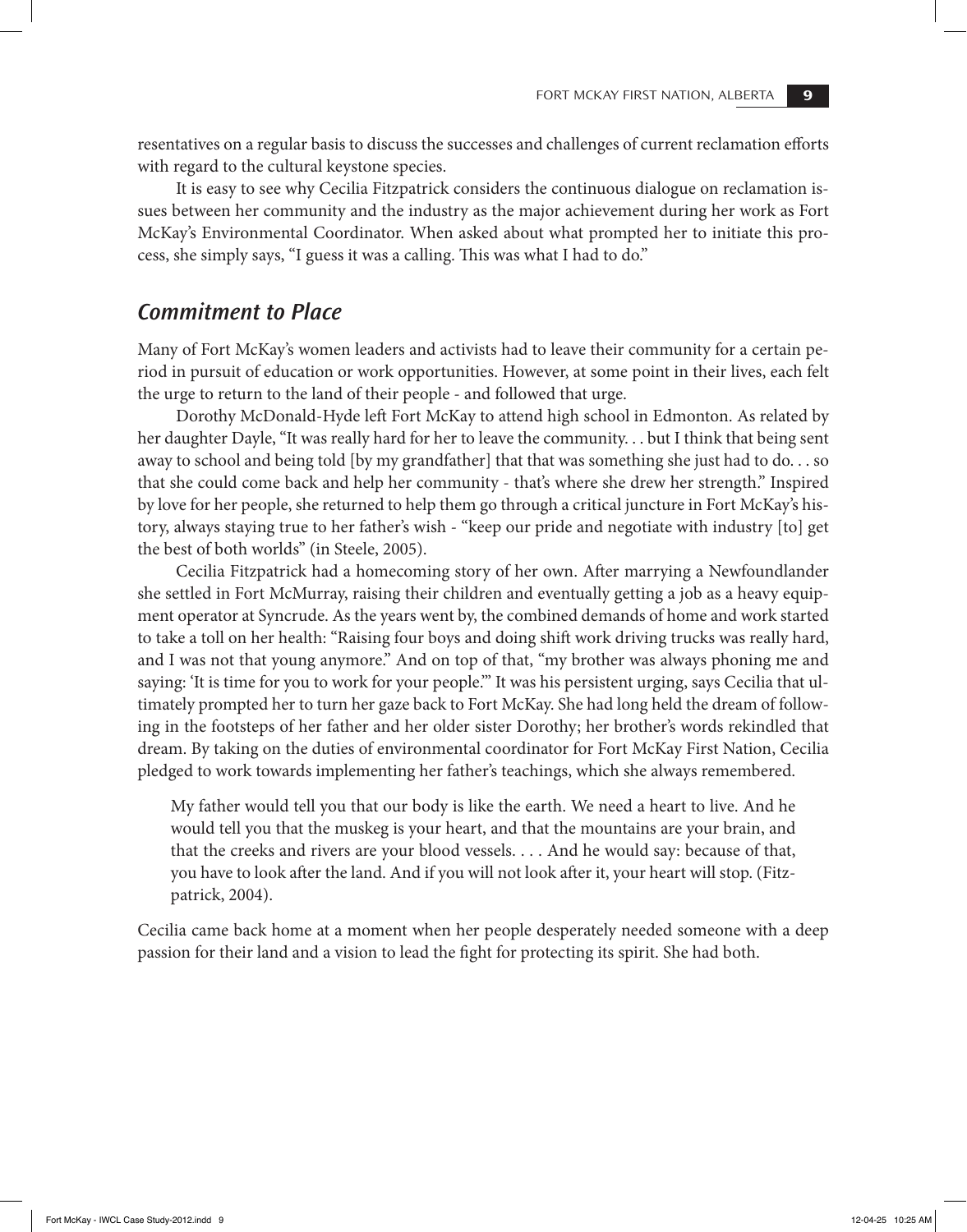## *The Mixed Blessings of Oil Sands Development*

Cecilia Fitzpatrick remembers that in her childhood days, traveling between her community and the nearest town, Fort McMurray, was only possible by boat on the Athabasca River in the summer or by dog sled in the winter. Unspoiled muskeg forests that had sustained the people of Fort McKay for millennia began at their back doors and stretched for miles and miles in every direction.

Today, their traditional hunting, trapping and plant gathering areas are all but gone. As one reporter recently stated, Fort McKay "feels like a bull's-eye on a dartboard because it's surrounded on all sides by oil sands development" (Steele, 2006).

This tiny First Nation community now finds itself at the centre of what is arguably the largest industrial project in human history. Underlying an area of about 140,000 square kilometres, Alberta's oil sands are estimated to contain about 170 billion barrels of oil that are economically recoverable at 2006 prices - more oil than that of Kuwait and Russia combined. In fact, only Saudi Arabia and Venezuela possess larger proven reserves of crude oil (Alberta Energy, 2011). The exploitation of these vast reserves has already assumed a prominent role in Canada's economy: a recent study by the Canadian Energy Research Institute found that Alberta's oil sands yielded about 1.7 million barrels of crude bitumen per day and supported some 75,000 jobs across Canada in 2010. According to this study, the projected expansion of the oil sands sector over the next 25 years will firmly establish it as Canada's key economic driver. It is anticipated that oil sands production will reach 4.9 billion barrels a day and the number of jobs in Canada both directly and indirectly related to oil sands will grow to over 900,000 by 2035. The total GDP impact of oil sands investment and operations for Canada over this 25-year period is estimated at \$2.1 trillion (Honarvar, Rozhon, Millington, Walden, Murillo, and Walden, 2011).

For the community of Fort McKay, the economic benefits of engagement with the oil sands industry are many and profound. The story of the Fort McKay Group of Companies is a case in point. From its humble janitorial beginnings<sup>5</sup>, it has grown into a powerhouse of seven businesses, most of them service-oriented, that together own \$150-million worth in capital assets, including an industrial park and a fleet of passenger vehicles, trucks and heavy equipment (Fort McKay Group of Companies, 2010). Boasting annual revenues in excess of \$100 million (Government of Alberta, 2011), the Fort McKay Group of Companies is one of the most successful First Nation-owned business ventures in Canada.

In 2010, the Group employed 472 people, 33% of whom were Aboriginal. Sixty-four employees (13% of the Group's workforce) were from Fort McKay First Nation (Fort McKay Group of Companies, 2010), which roughly corresponds to a quarter of its employable population. Many Fort McKay residents who are not employed with the Group run their own businesses. Community members with a business idea can get guidance, mentoring, and office space from the Fort McKay Business Incubator (see above). A joint venture between Fort McKay First Nation and Suncor Energy aimed to help local entrepreneurs develop their ideas into sustainable businesses, it is the only on-reserve incubator in Canada.

Thanks to these economic development engines, Fort McKay's unemployment levels are less than 5% (Kunzig, 2009). "Everyone that wants to work has a job," says Chief Jim Boucher (in Se-

<sup>&</sup>lt;sup>5</sup> In 1986, its first year of operations, the Group earned \$50,000 in revenues (Fort McKay First Nation, 2005).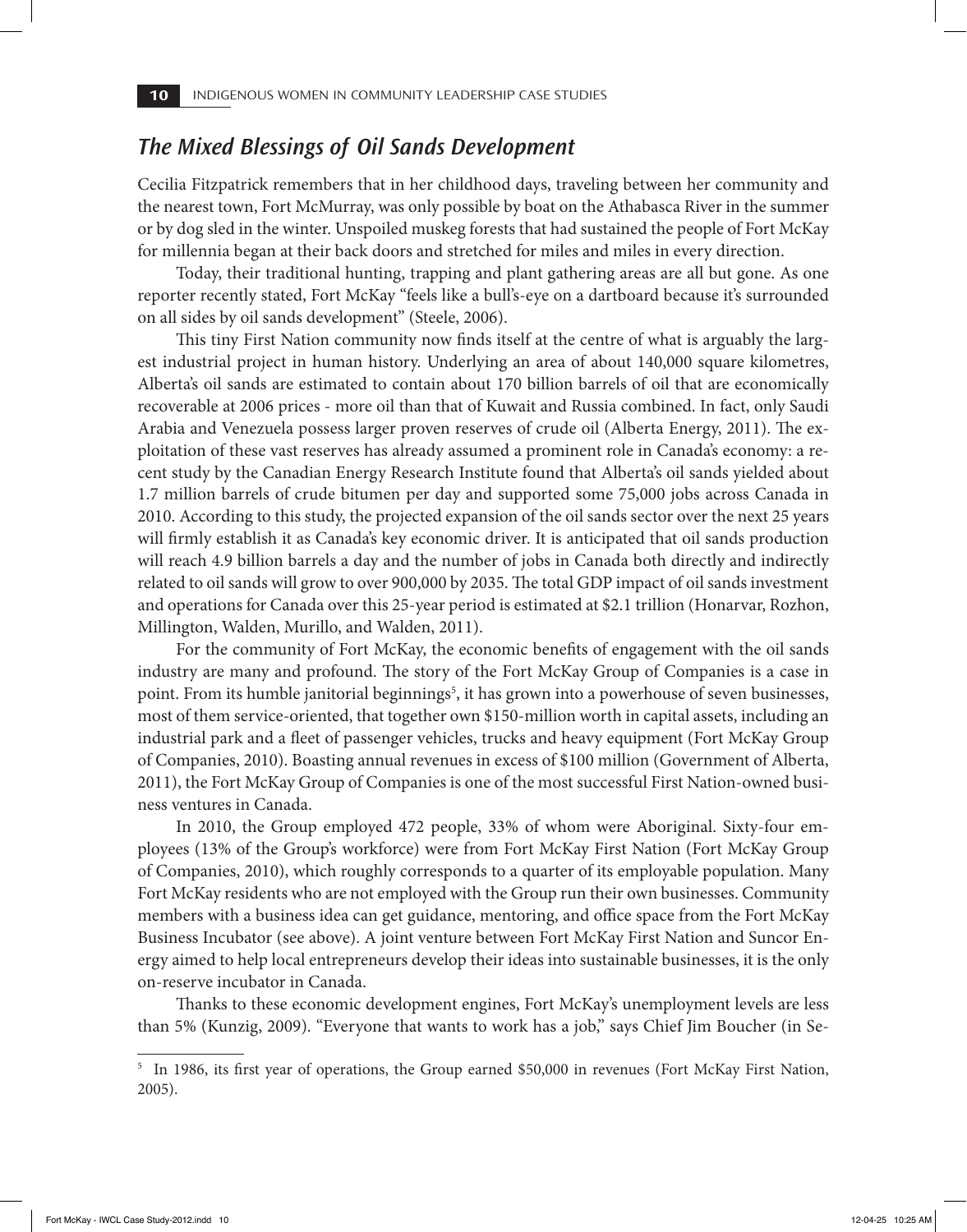FORT MCKAY FIRST NATION, ALBERTA **11**

meniuk, 2010). And this is just one of the many social benefits related to oil sands development. Fort McKay First Nation has a hundred new three-bedroom houses that the community rents to its members for far less than market rates. It has a brand new facility that contains the daycare centre for children and Elders Centre. And while the Band's plan of building a new K-12 school is yet to be fulfilled, it has a state-of-the-art eLearning Centre (created jointly with Shell Canada), an online school providing Fort McKay's youth the opportunity to obtain their high school qualifications within the confines of their community under the Alberta Distance Learning Program (Fort McKay First Nation, 2011).

Yet these very impressive socioeconomic benefits and entrepreneurial opportunities related to oil sands development are accompanied by severe environmental deterioration, the full impact of which on the area's Aboriginal communities is yet to be determined. There is probably no other place where the cumulative impacts of oil sands development have been as profound as in Fort McKay. The most observable environmental effect of oil sands is the loss of huge tracts of boreal forest. With a footprint of 650 km<sup>2</sup> in 2008 (Schindler, 2010), most of the traplines used by generations of Fort McKay people for food and furs have either been wiped out or are no longer accessible. The impact on forest coverage is expected to rise by almost 20 times – or  $11,300 \text{ km}^2$  – dramatically affecting wildlife and other natural resources. "We are at ground zero," says band councillor Mike Orr. "Fort McKay people are directly affected by industry from all directions more than any other group" (in Fenton, 2010). The magnitude of the issues requires developing effective mitigation strategies, and Fort McKay First Nation has already taken a number of important steps in that direction.

One example is the "Healing the Earth Strategy," issued by Fort McKay Industry Relations Corporation in 2004, which articulates environmental mitigation practices that the community expects the industry to adopt. The strategy has four key elements: retention (protecting key natural areas and life-sustaining resources); reclamation (returning disturbed areas to a state in which they can support viable populations of traditionally important plants and animals; improvement (developing environmentally benign technologies); and offset (setting aside existing natural areas to counteract the deterioration or loss of land due to development pressures). The strategy provides specific targets regarding air, land, water, wildlife and human health. (Fort McKay Industry Relations Corporation, 2004)

Another example is the cultural keystone species model mentioned earlier. Its specific contribution to mitigating the impact of the oil sands industry on Aboriginal culture encompasses traditional values and helps community members to maintain spiritual connection with areas undergoing lengthy reclamation process. This will extend the lives of many people in the community, providing strong motivation for community participation in reclamation activities.

These examples show that community leaders in Fort McKay realize the need for bringing the working relationships they have built with the industry to a new level. The collaborative arena should be expanded to include concerted land stewardship efforts. "Greater inclusion of the people of Fort McKay . . . to regulate and monitor on a First Nations environmental stewardship model is required," says Mike Orr (in Fenton, 2010). Cecilia Fitzpatrick has a similar vision:

Our people need to be involved. We all need to have a say in how we negotiate with the industry. Right now our land is being destroyed faster than we can reclaim it. We should talk to our people about how we should be reclaiming the land. Let's have scientists talk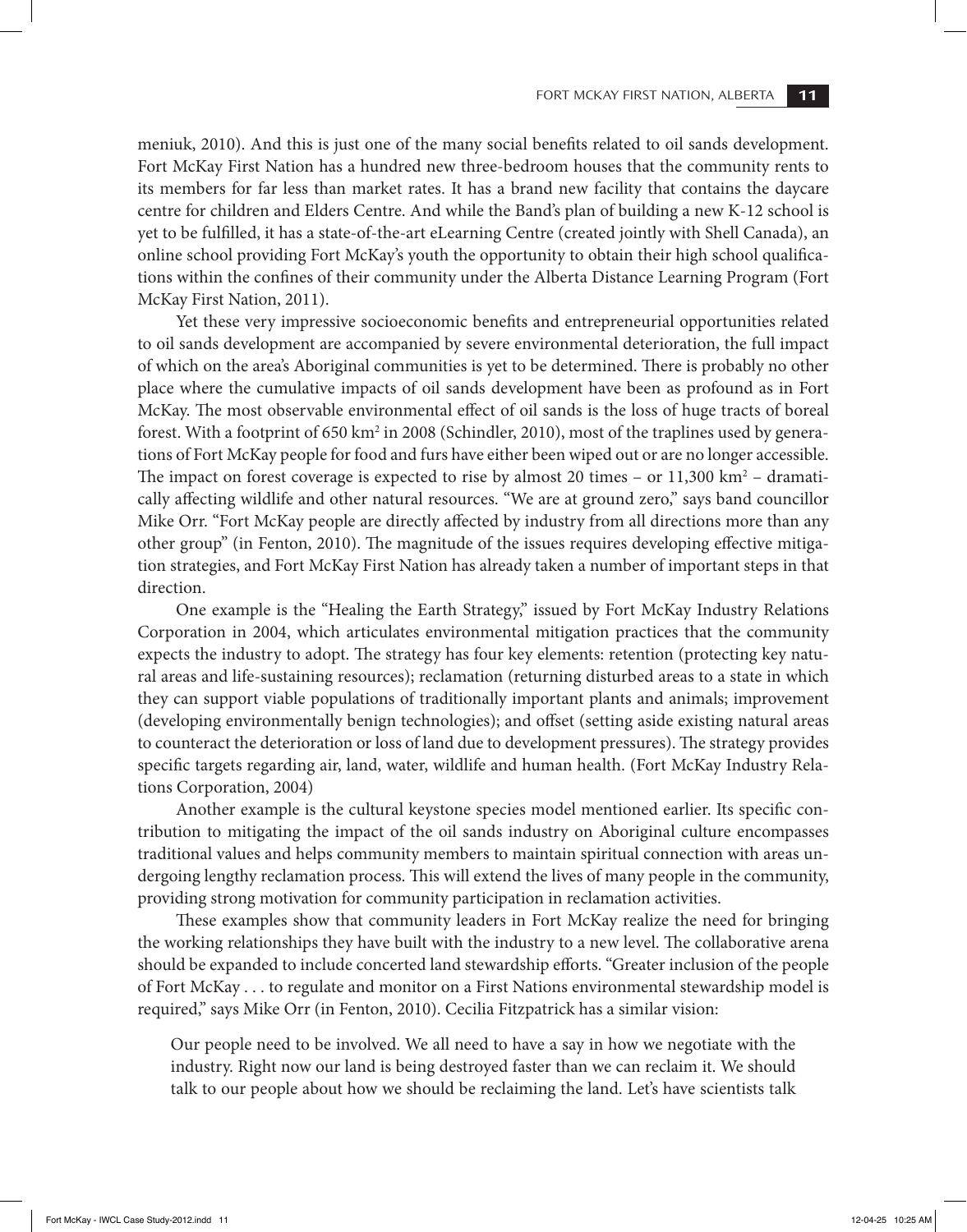to our elders and integrate their knowledge with western science, and let's get to work and make it better. That's one of my dreams.

## **Conclusion: Looking Ahead**

Fort McKay has faced big challenges over the past century and has had to make some hard decisions about how to sustain itself into the future. Thanks in no small part to the wisdom and energy of its women who are committed to the well-being of their families and the community, Fort McKay Band has been actively searching for ways to harness the opportunities presented by the oil sands industry. Involvement with the industry has provided a financially secure future for upcoming generations of Fort McKay people, as well as helping to build a renewed sense of self-reliance within the community.

On the other hand, the community's ancestral lands are fast deteriorating, which poses a severe threat to the cultural traditions inextricably linked to these lands. This, however, would have been an inevitable risk associated with industrial development even if Fort McKay had opted not to tie its economic future to the oil sands industry. The development of the Athabasca oil sands would have gone on around its people, without them. Having made the decision to engage with the industry, Fort McKay First Nation can indeed take central role in stewarding the land on which they live.

Cecilia Fitzpatrick believes that the people of Fort McKay will need great leadership to maintain their spiritual connection to the land and their cultural identity in the whirlwind of unprecedented environmental changes they are currently facing. She also believes that the women of Fort McKay have a critical role to play. "We as women, and native women especially, have so much to battle to get ahead," she explains, "and that's what makes us capable of dealing with whatever comes." These words bring to mind Sandra Stevens' remark about the leadership strength she finds in many women of Fort McKay: "I think its secret ingredient is this: whatever the challenges are, they just plow right through them."

There is hope that women leaders and activists of Fort McKay will be able to engage their fellow community members in an earnest endeavour to restore their native land in accordance with the knowledge and values of their elders—and thereby lay the foundation for recreating their culture in the face of external pressures.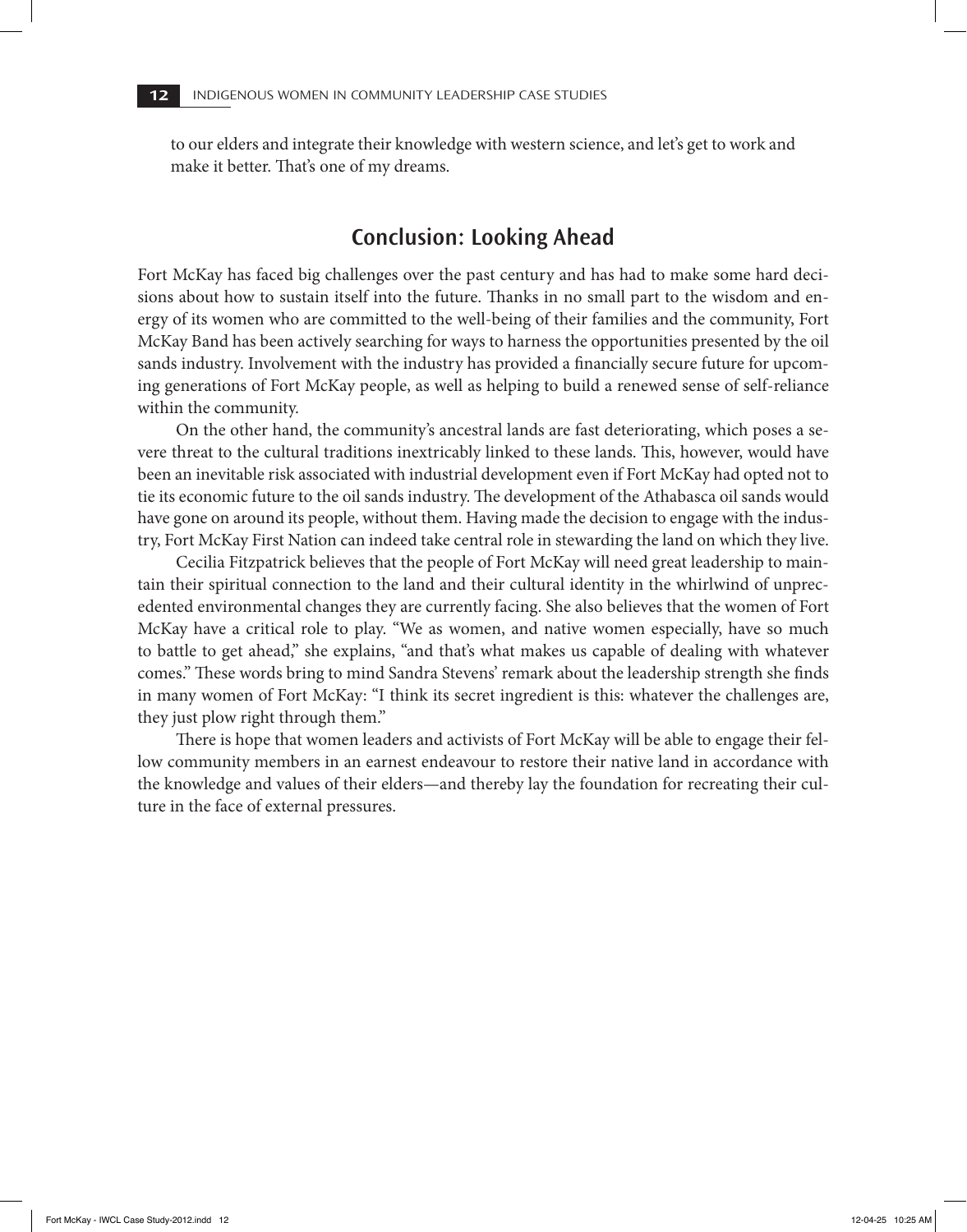## **References**

- Aboriginal Affairs and Northern Development Canada. (2006). *Fort McKay First Nation celebrates Treaty land entitlement.* Retrieved from http://www.ainc-inac.gc.ca/ai/mr/nr/m-a2006/2- 02775-eng.asp
- Alberta Cancer Board. (2009). *Cancer incidence in Fort Chipewyan, Alberta, 1995-2006.* Retrieved from http://www.albertahealthservices.ca/rls/ne-rls-2009-02-06-fort-chipewyan-study.pdf
- Alberta Energy (2011). *Oil sands facts and statistics.* Retrieved from http://www.energy. alberta.ca/ OilSands/791.asp
- Athabasca Tribal Council. (2009). *Athabasca Tribal Council Education Committee Member comments*. Retrieved from http://atc97.org/education/atc-education-committee
- Carter, S., Erickson, L., Roome, P., and Smith, C. (2005). *Unsettled pasts: Reconceiving the West through women's history*. Calgary, AB: University of Calgary Press.
- Droitsch, D., and Simieritsch, T. (2010). *Canadian Aboriginal concerns with oil sands: A compilation of key issues, resolutions, and legal activities. The Pembina Institute Briefing Note*. Retrieved from http://www.pembina.org/pub/2083
- Dyer, S. (2009). *Environmental impacts of oil sands development in Alberta. The oil drum (September 24)*. Retrieved from http://www.theoildrum.com/node/5771
- Environment Canada. (2010). *National inventory report 1990-2008: Greenhouse gas sources and sinks in Canada.* Retrieved from http://www.ec.gc.ca/Publications/default. asp?lang=En&xml=492D914C-2EAB-47AB-A045-C62B2CDACC29
- Environment Canada. (2011). *Environment Canada and the oil sands.* Retrieved from http://www. scribd.com/doc/76259666/Oilsands-Pollution
- Fenton, C. (2010). *Troubled waters. Vue Weekly. Issue # 791* (December 15). Retrieved from http:// www.vueweekly.com/front/story/troubled\_waters2
- Fitzpatrick, C. (2004). *Recreation and conservation of the spirit of the land*. Unpublished paper presented at the 16th International Conference of the Society for Ecological Restoration, Victoria, BC, Canada. August 24-26.
- Fort McKay First Nation. (2011). *Education*. Retrieved from http://fortmckay.com/ residents\_education.html
- Fort McKay First Nation. (2005). *In rememberance of Dorothy McDonald-Hyde.* Community Newsletter (December): 1-2.
- Fort McKay First Nation. (1994). *There is still survival out there.* Calgary, AB: Artic Institute of North America.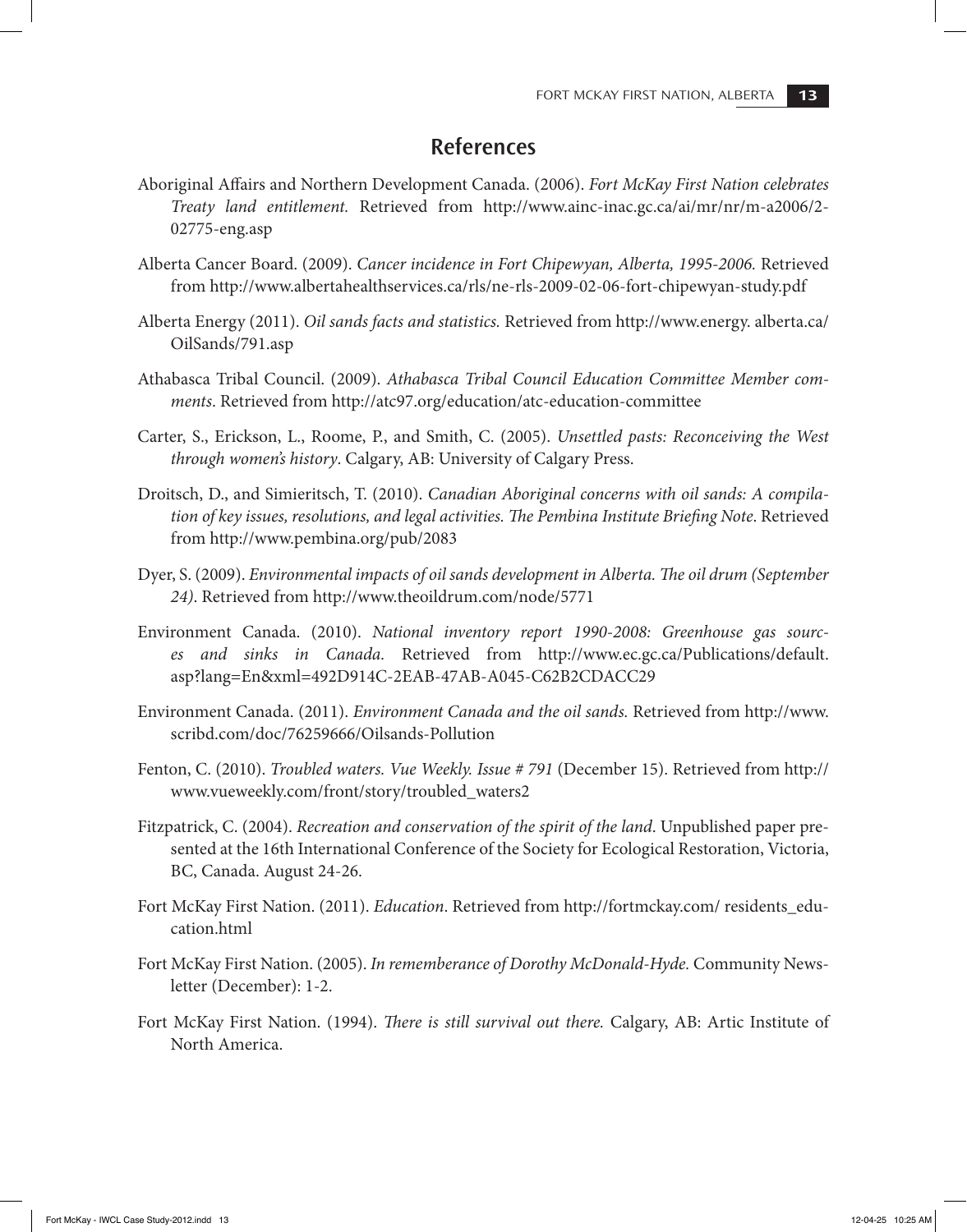- *Fort McKay Group of Companies. (2010). Annual report*. Retrieved from http://fortmckaygroup. com/pdf/FtMcKaAR2010\_singlepgs.pdf
- Fort McKay Industry Relations Corporation. (2004). *Healing the earth strategy (draft)*. Fort McKay, AB.
- Fumoleau, R. (2004). *As long as this land shall last: A history of Treaty 8 and Treaty 11, 1870-1939.*  Calgary, AB: University of Calgary Press.
- Garibaldi, A. (2009). *Moving from model to application: Cultural keystone species and reclamation in Fort McKay, Alberta*. Journal of Ethnobiology 29 (2): 323-338.
- George, R. L. (1998). *Mining for oil*. Scientific American (March): 84-85.
- Government of Alberta. (2011). *Alberta's oil sands: Aboriginal people*. Retrieved from http://www. oilsands.alberta.ca/aboriginalpeople.html
- Griffiths, M., Taylor, A., and Woynillowicz, D. (2006). *Troubled waters, troubling trends: Technology and policy options to reduce water use in oil and oil sands development in Alberta*. Pembina Institute Report. Retrieved from http://www.pembina.org/pub/612
- Hein, F. J. (2005). *Historical overview of the Fort McMurray area and oil sands industry in northeastern Alberta*. Edmonton, AB: Alberta Geological Survey. Retrieved from http://www.ags.gov. ab.ca/publications/ESR/PDF/ESR\_2000\_05.pdf
- Honarvar, A., Rozhon, J., Millington, D., Walden, T., Murillo, C. A., and Walden, Z. (2011). *Economic impacts of new oil sands projects in Alberta (2010-2035)*. Canadian Energy Research Institute. Study No. 124 (May). Retrieved from http://www.ceri.ca/images/stories/CERI%20 Study%20124.pdf
- InterPLAY Festival. (2007). *News release. June 20*. Retrieved from http://interplay.ca/ news.htm
- Kelly, E. N., Schindler, D. W., Hodson, P. V., Short, J. W., Radmanovich, R., and Nielsen, C. C. (2010). *Oil sands development contributes elements toxic at low concentrations to the Athabasca River and its tributaries.* Proceedings of the National Academy of Sciences. Vol. 107. No. 37. P. 16178-16183. Available from http://www.pnas.org/content/107/37/16178.full
- Kelly, E. N., Short, J. W., Schindler D. W., Hodson, P. V., Ma M., Kwan, A. K., and Fortin, B. L. (2009). *Oil sands development contributes polycyclic aromatic compounds to the Athabasca River and its tributaries*. Proceedings of the National Academy of Sciences. Vol. 106. No. 52. P. 22346-22351. Available from http://www.pnas.org/content/106/52/22346.full
- Kunzig, R. (2009). *The Canadian oil boom*. National Geographic. March. Retrieved from http:// ngm.nationalgeographic.com/2009/03/canadian-oil-sands/kunzig-text
- Liepins, L. (2005). *Former Fort McKay Chief remembered*. Fort McMurray Today. November 15. Retrieved from http://www.fortmcmurraytoday.com/ArticleDisplay. aspx?archive=true&e=1827047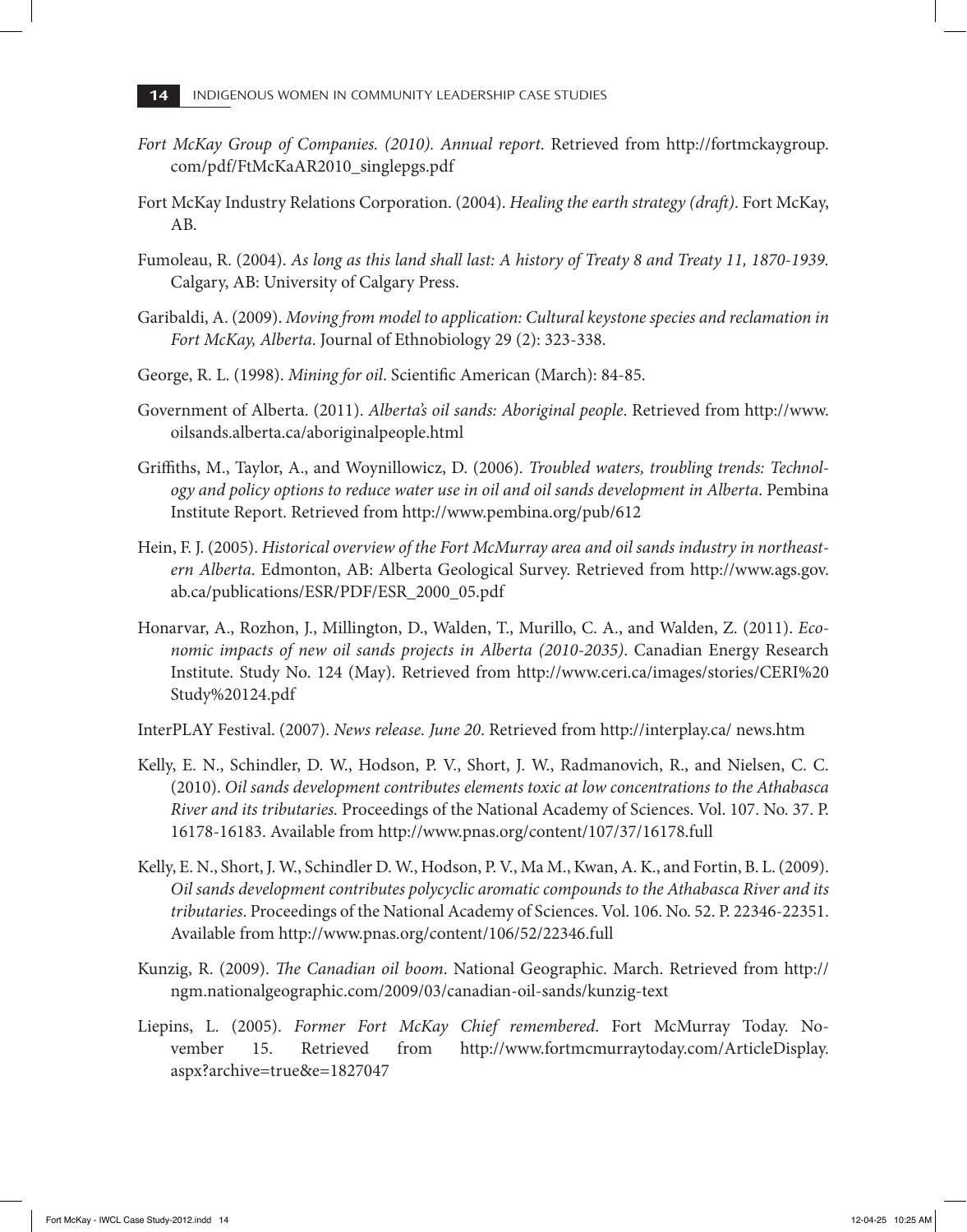- Malik-Khan, K. (2011). *Dayle Hyde: Community, art and children—a rainbow of passions*. Yours, Mine, Ours—Aboriginal Education. Retrieved from http://issuu.com/jwnenergy/docs/ yoursmine2011
- Pembina Institute. (2010). *Mining vs. in situ: What is the highest environmental impact oil?* Retrieved from http://www.pembina.org/pub/2017
- Price, M. (2008). *11 million litres a day: The tar sands' leaking legacy.* Toronto, ON: Environmental Defence. Retrieved from http://environmentaldefence.ca/reports/11-million-litres-day-tarsands-leaking-legacy
- Schindler, D. (2010). *Tar sands need solid science*. Nature, Vol. 468 (25 November): 499-501.
- Schindler, D.W., Donahue, W.F., and J.P. Thompson. 2007. *Future water flows and human withdrawals in the Athabasca River. In Running out of steam? Oil sands development and water use in the Athabasca river-watershed: Science and market based solutions.* Edmonton: University of Alberta Environmental Research and Studies Centre. Retrieved from http://www.ualberta. ca/~ersc/water.pdf
- Schneider, R., and Dyer, S. (2006). *Death by a thousand cuts: Impacts of in situ oil sands development on Alberta's boreal forest.* Canadian Parks and Wilderness Society / The Pembina Institute. Retrieved from http://www.pembina.org/pub/1262
- Solomon, G. *The other oil disaster: Cancer and Canada's tar sands*. Retrieved from http://switchboard.nrdc.org/blogs/gsolomon/the\_other\_oil\_disaster\_cancer.html
- Semeniuk, N. (2010). *In the eye of the storm.* Uphere Business. September. Retrieved from http:// www.upherebusiness.ca/node/456
- Statistics Canada. (2007). Fort McKay 174, Alberta (Code4816856) (table). *2006 Community Profiles. 2006 Census.* Statistics Canada Catalogue no. 92-591-XWE. Ottawa. Released March 13. Retrieved from http://www12.statcan.gc.ca/census-recensement/2006/dp-pd/prof/92-591/index.cfm?Lang=E
- Steele, A. (2005). *Oilsands a benefit and a curse for First Nations. Calgary's News & Entertainment Weekly*. November 17. Retrieved from http://www.ffwdweekly.com/Issues/2005/1117/feature. htm
- WWF-Canada. (2010). *Tailings, a lasting oil sands legacy*. Retrieved from http://assets.wwf.ca/ downloads/wwf\_tailings\_report\_october\_2010\_final.pdf